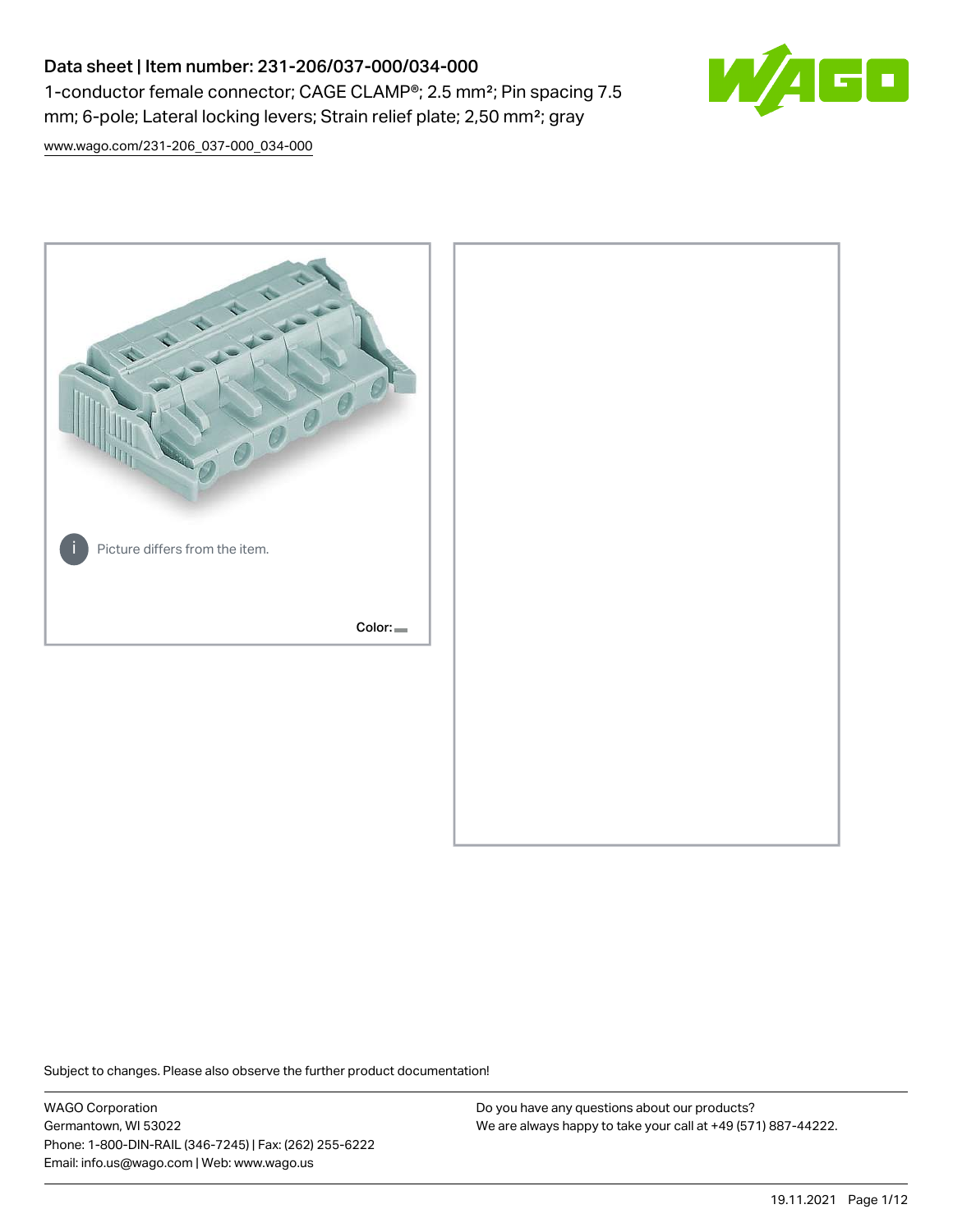



#### Item description

- $\blacksquare$ Universal connection for all conductor types
- $\blacksquare$ Easy cable pre-assembly and on-unit wiring via vertical and horizontal CAGE CLAMP<sup>®</sup> actuation
- $\blacksquare$ Integrated test ports
- $\blacksquare$ With coding fingers

#### Data Notes

| Safety information 1 | The <i>MCS – MULTI CONNECTION SYSTEM</i> includes connectors<br>without breaking capacity in accordance with DIN EN 61984. When<br>used as intended, these connectors must not be connected<br>/disconnected when live or under load. The circuit design should<br>ensure header pins, which can be touched, are not live when<br>unmated. |
|----------------------|--------------------------------------------------------------------------------------------------------------------------------------------------------------------------------------------------------------------------------------------------------------------------------------------------------------------------------------------|
| Variants:            | Gold-plated or partially gold-plated contact surfaces<br>Other versions (or variants) can be requested from WAGO Sales or<br>configured at https://configurator.wago.com/                                                                                                                                                                  |

## Electrical data

.<br>Subject to changes. Please also observe the further product documentation!

| <b>WAGO Corporation</b>                                | Do you have any questions about our products?                 |
|--------------------------------------------------------|---------------------------------------------------------------|
| Germantown, WI 53022                                   | We are always happy to take your call at +49 (571) 887-44222. |
| Phone: 1-800-DIN-RAIL (346-7245)   Fax: (262) 255-6222 |                                                               |
| Email: info.us@wago.com   Web: www.wago.us             |                                                               |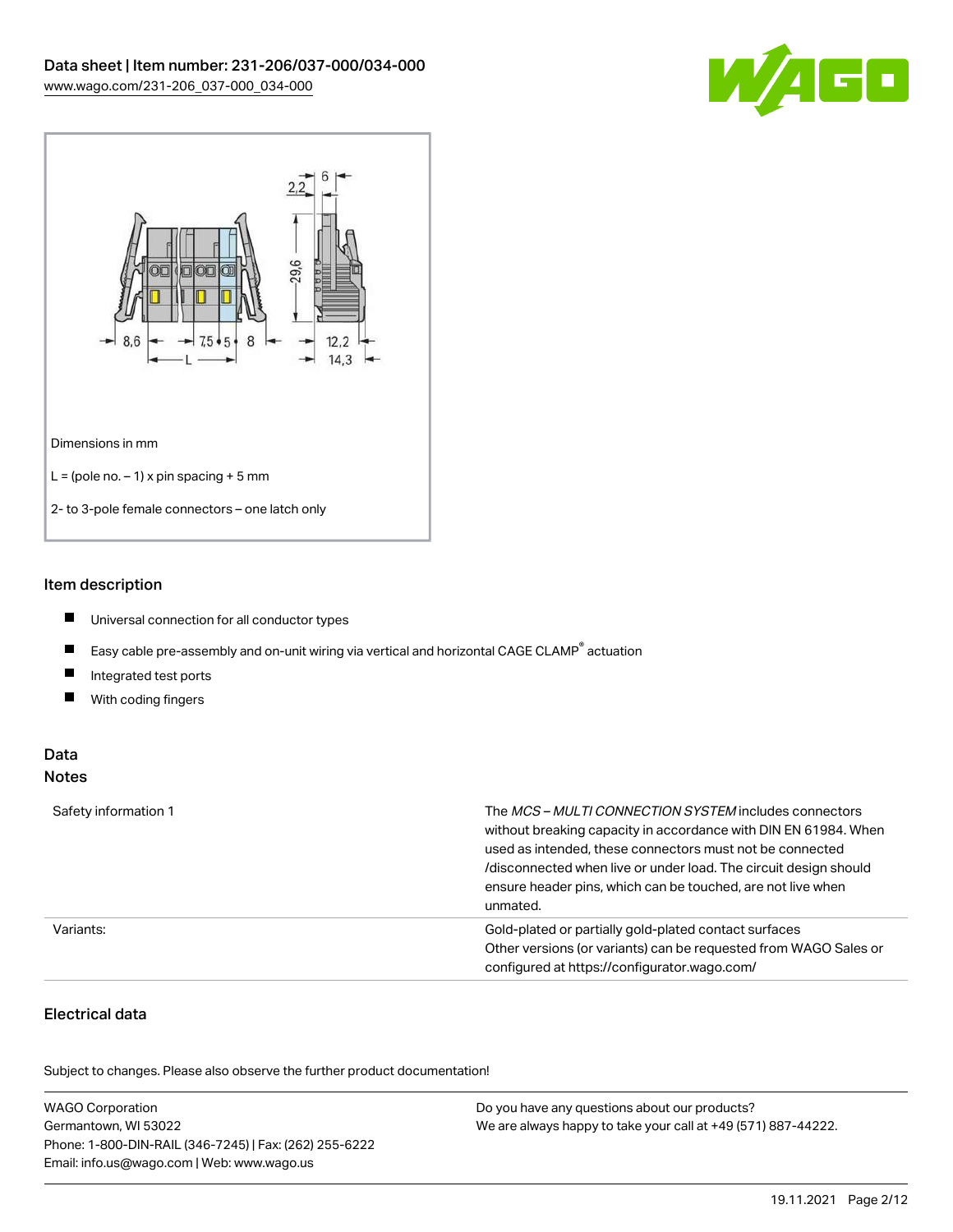

## IEC Approvals

| Ratings per                 | IEC/EN 60664-1                                            |
|-----------------------------|-----------------------------------------------------------|
| Rated voltage (III / 3)     | 500 V                                                     |
| Rated surge voltage (III/3) | 6 <sub>kV</sub>                                           |
| Rated voltage (III/2)       | 630 V                                                     |
| Rated surge voltage (III/2) | 6 <sub>kV</sub>                                           |
| Nominal voltage (II/2)      | 1000 V                                                    |
| Rated surge voltage (II/2)  | 6 <sub>kV</sub>                                           |
| Rated current               | 16A                                                       |
| Legend (ratings)            | (III / 2) ≙ Overvoltage category III / Pollution degree 2 |

#### UL Approvals

| Approvals per                  | UL 1059 |
|--------------------------------|---------|
| Rated voltage UL (Use Group B) | 300 V   |
| Rated current UL (Use Group B) | 15 A    |
| Rated voltage UL (Use Group D) | 300 V   |
| Rated current UL (Use Group D) | 10 A    |

## Ratings per UL

| Rated voltage UL 1977 | 600 V |
|-----------------------|-------|
| Rated current UL 1977 |       |

#### CSA Approvals

| Approvals per                   | CSA   |
|---------------------------------|-------|
| Rated voltage CSA (Use Group B) | 300 V |
| Rated current CSA (Use Group B) | 15 A  |
| Rated voltage CSA (Use Group D) | 300 V |
| Rated current CSA (Use Group D) | 10 A  |

#### Connection data

| Total number of potentials |  |
|----------------------------|--|
| Number of connection types |  |
| Number of levels           |  |

#### Connection 1

#### Connection technology

Subject to changes. Please also observe the further product documentation!

| <b>WAGO Corporation</b>                                | Do you have any questions about our products?                 |
|--------------------------------------------------------|---------------------------------------------------------------|
| Germantown, WI 53022                                   | We are always happy to take your call at +49 (571) 887-44222. |
| Phone: 1-800-DIN-RAIL (346-7245)   Fax: (262) 255-6222 |                                                               |
| Email: info.us@wago.com   Web: www.wago.us             |                                                               |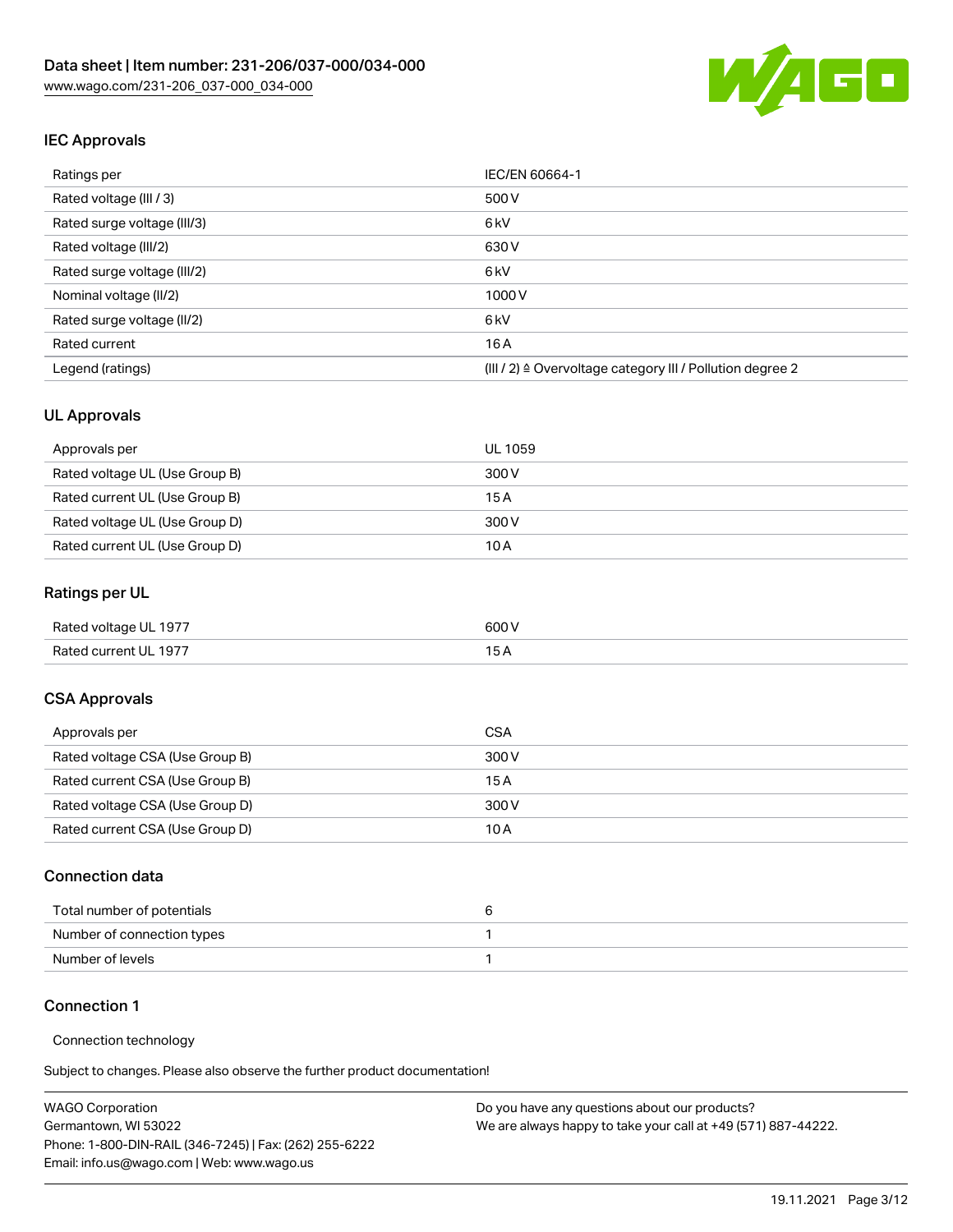

| CAGE CLAMP <sup>®</sup>                |
|----------------------------------------|
| Operating tool                         |
| $0.082.5$ mm <sup>2</sup> / 28  12 AWG |
| $0.082.5$ mm <sup>2</sup> / 28  12 AWG |
| $0.251.5$ mm <sup>2</sup>              |
| $0.252.5$ mm <sup>2</sup>              |
| 89 mm / 0.31  0.35 inch                |
| 6                                      |
| 0°                                     |
|                                        |

#### Physical data

| Pin spacing | 7.5 mm / 0.295 inch  |
|-------------|----------------------|
| Width       | 59.1 mm / 2.327 inch |
| Height      | 14.3 mm / 0.563 inch |
| Depth       | 64.6 mm / 2.543 inch |

#### Plug-in connection

| Contact type (pluggable connector) | Female connector/socket |
|------------------------------------|-------------------------|
| Connector (connection type)        | for conductor           |
| Mismating protection               | No                      |
| Locking of plug-in connection      | locking lever           |

#### Material data

| Color                       | gray                              |
|-----------------------------|-----------------------------------|
| Material group              |                                   |
| Insulation material         | Polyamide (PA66)                  |
| Flammability class per UL94 | V0                                |
| Clamping spring material    | Chrome nickel spring steel (CrNi) |
| Contact material            | Copper alloy                      |
| Contact plating             | tin-plated                        |
| Fire load                   | 0.317 MJ                          |
| Weight                      | 16.2 <sub>g</sub>                 |
|                             |                                   |

#### Environmental requirements

Limit temperature range  $-60...+85$  °C

Subject to changes. Please also observe the further product documentation!

| <b>WAGO Corporation</b>                                | Do you have any questions about our products?                 |
|--------------------------------------------------------|---------------------------------------------------------------|
| Germantown, WI 53022                                   | We are always happy to take your call at +49 (571) 887-44222. |
| Phone: 1-800-DIN-RAIL (346-7245)   Fax: (262) 255-6222 |                                                               |
| Email: info.us@wago.com   Web: www.wago.us             |                                                               |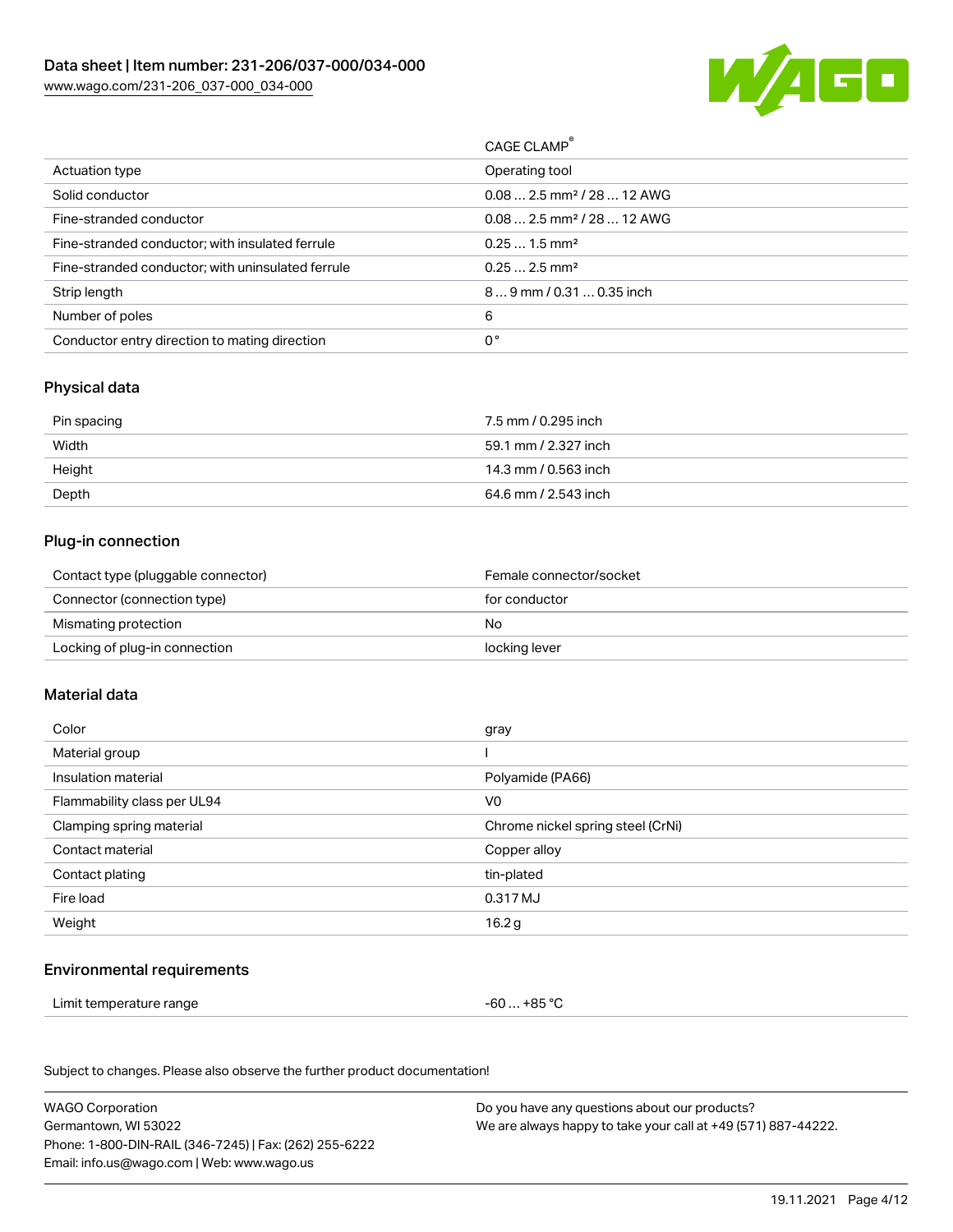

### Commercial data

| Product Group         | 3 (Multi Conn. System) |
|-----------------------|------------------------|
| PU (SPU)              | 50 Stück               |
| Packaging type        | box                    |
| Country of origin     | DE                     |
| <b>GTIN</b>           | 4044918367172          |
| Customs tariff number | 85366990990            |

## Approvals / Certificates

#### Country specific Approvals

|      |                                        |                                 | Certificate |
|------|----------------------------------------|---------------------------------|-------------|
| Logo | Approval                               | <b>Additional Approval Text</b> | name        |
| Æ    | <b>CSA</b><br>DEKRA Certification B.V. | C <sub>22.2</sub>               | 1466354     |

#### Ship Approvals

| Logo                   | Approval                           | <b>Additional Approval Text</b> | Certificate<br>name                |
|------------------------|------------------------------------|---------------------------------|------------------------------------|
| <b>Marrie</b><br>$-70$ | ABS<br>American Bureau of Shipping | $\overline{\phantom{a}}$        | $19 -$<br>HG1869876-<br><b>PDA</b> |

#### UL-Approvals

|             |                                |                                 | Certificate |
|-------------|--------------------------------|---------------------------------|-------------|
| Logo        | Approval                       | <b>Additional Approval Text</b> | name        |
|             | UR                             | <b>UL 1977</b>                  | E45171      |
| ٧<br>$\Box$ | Underwriters Laboratories Inc. |                                 |             |

## Counterpart



Subject to changes. Please also observe the further product documentation!

WAGO Corporation Germantown, WI 53022 Phone: 1-800-DIN-RAIL (346-7245) | Fax: (262) 255-6222 Email: info.us@wago.com | Web: www.wago.us Do you have any questions about our products? We are always happy to take your call at +49 (571) 887-44222.

19.11.2021 Page 5/12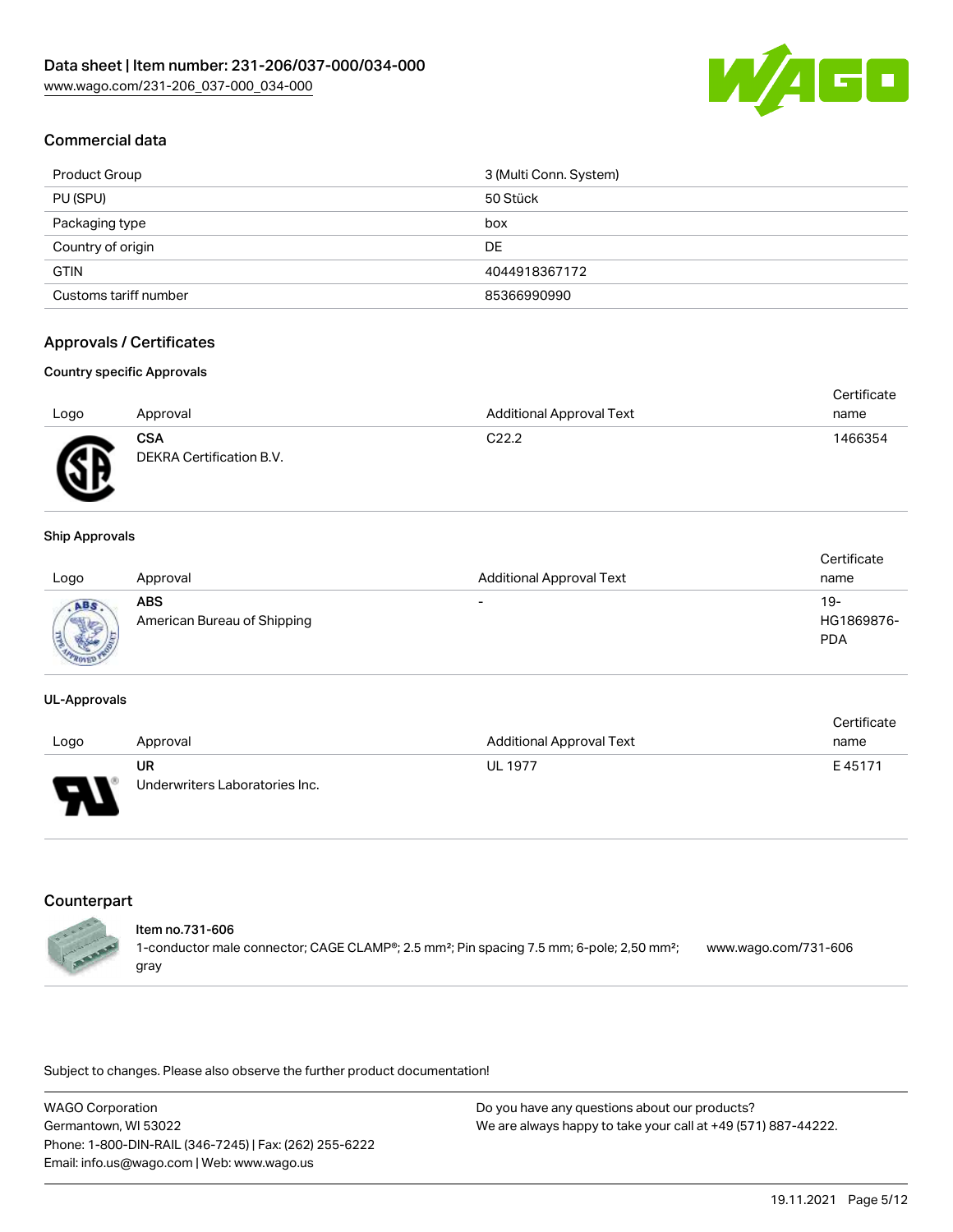[www.wago.com/231-206\\_037-000\\_034-000](http://www.wago.com/231-206_037-000_034-000)





#### Item no.231-236/001-000

Male header; 6-pole; THT; 1.0 x 1.0 mm solder pin; straight; pin spacing 7.5 mm; gray

[www.wago.com/231-236/001-](https://www.wago.com/231-236/001-000) [000](https://www.wago.com/231-236/001-000)

Item no.231-836/001-000 THT male header; 1.0 x 1.0 mm solder pin; angled; Pin spacing 7.5 mm; 6-pole; gray [www.wago.com/231-836/001-](https://www.wago.com/231-836/001-000) [000](https://www.wago.com/231-836/001-000)

#### Optional accessories

| <b>Testing accessories</b> |
|----------------------------|
|                            |

| Testing accessories |                                                                                                                                                                                                |                                  |
|---------------------|------------------------------------------------------------------------------------------------------------------------------------------------------------------------------------------------|----------------------------------|
|                     | Item no.: 210-136<br>Test plug; 2 mm Ø; with 500 mm cable                                                                                                                                      | www.wago.com/210-136             |
|                     | Item no.: 231-662<br>Test plugs for female connectors; for 7.5 mm and 7.62 mm pin spacing; 2,50 mm <sup>2</sup> ; light gray                                                                   | www.wago.com/231-662             |
| Cover               |                                                                                                                                                                                                |                                  |
| Cover               |                                                                                                                                                                                                |                                  |
|                     | Item no.: 231-668<br>Lockout caps; for covering unused clamping units; gray                                                                                                                    | www.wago.com/231-668             |
| Marking accessories |                                                                                                                                                                                                |                                  |
| Marking strip       |                                                                                                                                                                                                |                                  |
|                     | Item no.: 210-331/750-202<br>Marking strips; as a DIN A4 sheet; MARKED; 1-16 (100x); Height of marker strip: 2.3 mm/0.091 in; Strip<br>length 182 mm; Horizontal marking; Self-adhesive; white | www.wago.com/210-331<br>/750-202 |
|                     | Item no.: 210-332/750-020<br>Marking strips; as a DIN A4 sheet; MARKED; 1-20 (80x); Height of marker strip: 3 mm; Strip length 182<br>mm; Horizontal marking; Self-adhesive; white             | www.wago.com/210-332<br>/750-020 |
| <b>Ferrules</b>     |                                                                                                                                                                                                |                                  |
| Ferrule             |                                                                                                                                                                                                |                                  |
|                     | Item no.: 216-101<br>Ferrule; Sleeve for 0.5 mm <sup>2</sup> / AWG 22; uninsulated; electro-tin plated; silver-colored                                                                         | www.wago.com/216-101             |
|                     | Item no.: 216-104<br>Ferrule; Sleeve for 1.5 mm <sup>2</sup> / AWG 16; uninsulated; electro-tin plated; silver-colored                                                                         | www.wago.com/216-104             |
|                     | Item no.: 216-106<br>Ferrule; Sleeve for 2.5 mm <sup>2</sup> / AWG 14; uninsulated; electro-tin plated; silver-colored                                                                         | www.wago.com/216-106             |
|                     | Item no.: 216-102<br>Ferrule; Sleeve for 0.75 mm <sup>2</sup> / AWG 20; uninsulated; electro-tin plated; silver-colored                                                                        | www.wago.com/216-102             |
|                     | Item no.: 216-103                                                                                                                                                                              |                                  |

Subject to changes. Please also observe the further product documentation!

WAGO Corporation Germantown, WI 53022 Phone: 1-800-DIN-RAIL (346-7245) | Fax: (262) 255-6222 Email: info.us@wago.com | Web: www.wago.us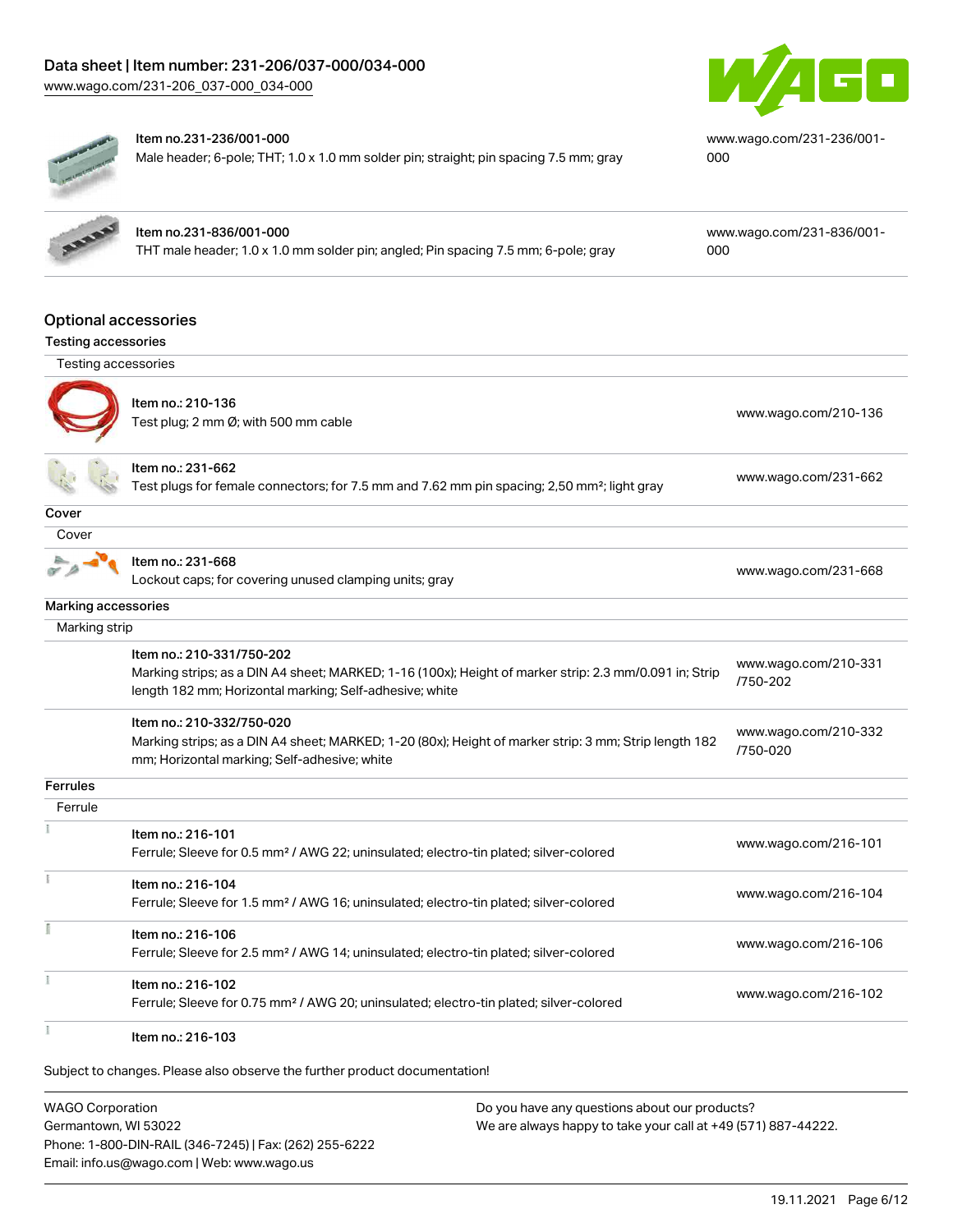Phone: 1-800-DIN-RAIL (346-7245) | Fax: (262) 255-6222

Email: info.us@wago.com | Web: www.wago.us

[www.wago.com/231-206\\_037-000\\_034-000](http://www.wago.com/231-206_037-000_034-000)



Ferrule; Sleeve for 1 mm<sup>2</sup> / AWG 18; uninsulated; electro-tin plated [www.wago.com/216-103](http://www.wago.com/216-103)

| Ferrule; Sleeve for 1 mm <sup>2</sup> / AWG 18; insulated; electro-tin plated; red<br>Item no.: 216-202<br>Ferrule; Sleeve for 0.75 mm <sup>2</sup> / 18 AWG; insulated; electro-tin plated; gray<br>Item no.: 216-151<br>Ferrule; Sleeve for 0.25 mm <sup>2</sup> / AWG 24; uninsulated; electro-tin plated<br>Item no.: 216-204<br>Ferrule; Sleeve for 1.5 mm <sup>2</sup> / AWG 16; insulated; electro-tin plated; black<br>Item no.: 216-144<br>Ferrule; Sleeve for 1.5 mm <sup>2</sup> / AWG 16; uninsulated; electro-tin plated; electrolytic copper; gastight<br>crimped; acc. to DIN 46228, Part 1/08.92; silver-colored<br>Item no.: 216-201<br>Ferrule; Sleeve for 0.5 mm <sup>2</sup> / 20 AWG; insulated; electro-tin plated; white<br>Item no.: 216-223<br>Ferrule; Sleeve for 1 mm <sup>2</sup> / AWG 18; insulated; electro-tin plated; red<br>Subject to changes. Please also observe the further product documentation! | www.wago.com/216-203<br>www.wago.com/216-202<br>www.wago.com/216-151<br>www.wago.com/216-204<br>www.wago.com/216-144<br>www.wago.com/216-201<br>www.wago.com/216-223 |
|------------------------------------------------------------------------------------------------------------------------------------------------------------------------------------------------------------------------------------------------------------------------------------------------------------------------------------------------------------------------------------------------------------------------------------------------------------------------------------------------------------------------------------------------------------------------------------------------------------------------------------------------------------------------------------------------------------------------------------------------------------------------------------------------------------------------------------------------------------------------------------------------------------------------------------------|----------------------------------------------------------------------------------------------------------------------------------------------------------------------|
|                                                                                                                                                                                                                                                                                                                                                                                                                                                                                                                                                                                                                                                                                                                                                                                                                                                                                                                                          |                                                                                                                                                                      |
|                                                                                                                                                                                                                                                                                                                                                                                                                                                                                                                                                                                                                                                                                                                                                                                                                                                                                                                                          |                                                                                                                                                                      |
|                                                                                                                                                                                                                                                                                                                                                                                                                                                                                                                                                                                                                                                                                                                                                                                                                                                                                                                                          |                                                                                                                                                                      |
|                                                                                                                                                                                                                                                                                                                                                                                                                                                                                                                                                                                                                                                                                                                                                                                                                                                                                                                                          |                                                                                                                                                                      |
|                                                                                                                                                                                                                                                                                                                                                                                                                                                                                                                                                                                                                                                                                                                                                                                                                                                                                                                                          |                                                                                                                                                                      |
|                                                                                                                                                                                                                                                                                                                                                                                                                                                                                                                                                                                                                                                                                                                                                                                                                                                                                                                                          |                                                                                                                                                                      |
|                                                                                                                                                                                                                                                                                                                                                                                                                                                                                                                                                                                                                                                                                                                                                                                                                                                                                                                                          |                                                                                                                                                                      |
| Item no.: 216-203                                                                                                                                                                                                                                                                                                                                                                                                                                                                                                                                                                                                                                                                                                                                                                                                                                                                                                                        |                                                                                                                                                                      |
| Item no.: 216-152<br>Ferrule; Sleeve for 0.34 mm <sup>2</sup> / AWG 24; uninsulated; electro-tin plated                                                                                                                                                                                                                                                                                                                                                                                                                                                                                                                                                                                                                                                                                                                                                                                                                                  | www.wago.com/216-152                                                                                                                                                 |
| Item no.: 216-141<br>Ferrule; Sleeve for 0.5 mm <sup>2</sup> / 20 AWG; uninsulated; electro-tin plated; electrolytic copper; gastight<br>crimped; acc. to DIN 46228, Part 1/08.92                                                                                                                                                                                                                                                                                                                                                                                                                                                                                                                                                                                                                                                                                                                                                        | www.wago.com/216-141                                                                                                                                                 |
| Item no.: 216-131<br>Ferrule; Sleeve for 0.25 mm <sup>2</sup> / AWG 24; uninsulated; electro-tin plated; silver-colored                                                                                                                                                                                                                                                                                                                                                                                                                                                                                                                                                                                                                                                                                                                                                                                                                  | www.wago.com/216-131                                                                                                                                                 |
| Item no.: 216-143<br>Ferrule; Sleeve for 1 mm <sup>2</sup> / AWG 18; uninsulated; electro-tin plated; electrolytic copper; gastight<br>crimped; acc. to DIN 46228, Part 1/08.92                                                                                                                                                                                                                                                                                                                                                                                                                                                                                                                                                                                                                                                                                                                                                          | www.wago.com/216-143                                                                                                                                                 |
| Item no.: 216-121<br>Ferrule; Sleeve for 0.5 mm <sup>2</sup> / AWG 22; uninsulated; electro-tin plated; silver-colored                                                                                                                                                                                                                                                                                                                                                                                                                                                                                                                                                                                                                                                                                                                                                                                                                   | www.wago.com/216-121                                                                                                                                                 |
| Item no.: 216-132<br>Ferrule; Sleeve for 0.34 mm <sup>2</sup> / AWG 24; uninsulated; electro-tin plated                                                                                                                                                                                                                                                                                                                                                                                                                                                                                                                                                                                                                                                                                                                                                                                                                                  | www.wago.com/216-132                                                                                                                                                 |
| Item no.: 216-142<br>Ferrule; Sleeve for 0.75 mm <sup>2</sup> / 18 AWG; uninsulated; electro-tin plated; electrolytic copper; gastight<br>crimped; acc. to DIN 46228, Part 1/08.92                                                                                                                                                                                                                                                                                                                                                                                                                                                                                                                                                                                                                                                                                                                                                       | www.wago.com/216-142                                                                                                                                                 |
| Item no.: 216-124<br>Ferrule; Sleeve for 1.5 mm <sup>2</sup> / AWG 16; uninsulated; electro-tin plated                                                                                                                                                                                                                                                                                                                                                                                                                                                                                                                                                                                                                                                                                                                                                                                                                                   | www.wago.com/216-124                                                                                                                                                 |
| Item no.: 216-122<br>Ferrule; Sleeve for 0.75 mm <sup>2</sup> / AWG 20; uninsulated; electro-tin plated; silver-colored                                                                                                                                                                                                                                                                                                                                                                                                                                                                                                                                                                                                                                                                                                                                                                                                                  | www.wago.com/216-122                                                                                                                                                 |
| Item no.: 216-123<br>Ferrule; Sleeve for 1 mm <sup>2</sup> / AWG 18; uninsulated; electro-tin plated; silver-colored                                                                                                                                                                                                                                                                                                                                                                                                                                                                                                                                                                                                                                                                                                                                                                                                                     | www.wago.com/216-123                                                                                                                                                 |
|                                                                                                                                                                                                                                                                                                                                                                                                                                                                                                                                                                                                                                                                                                                                                                                                                                                                                                                                          |                                                                                                                                                                      |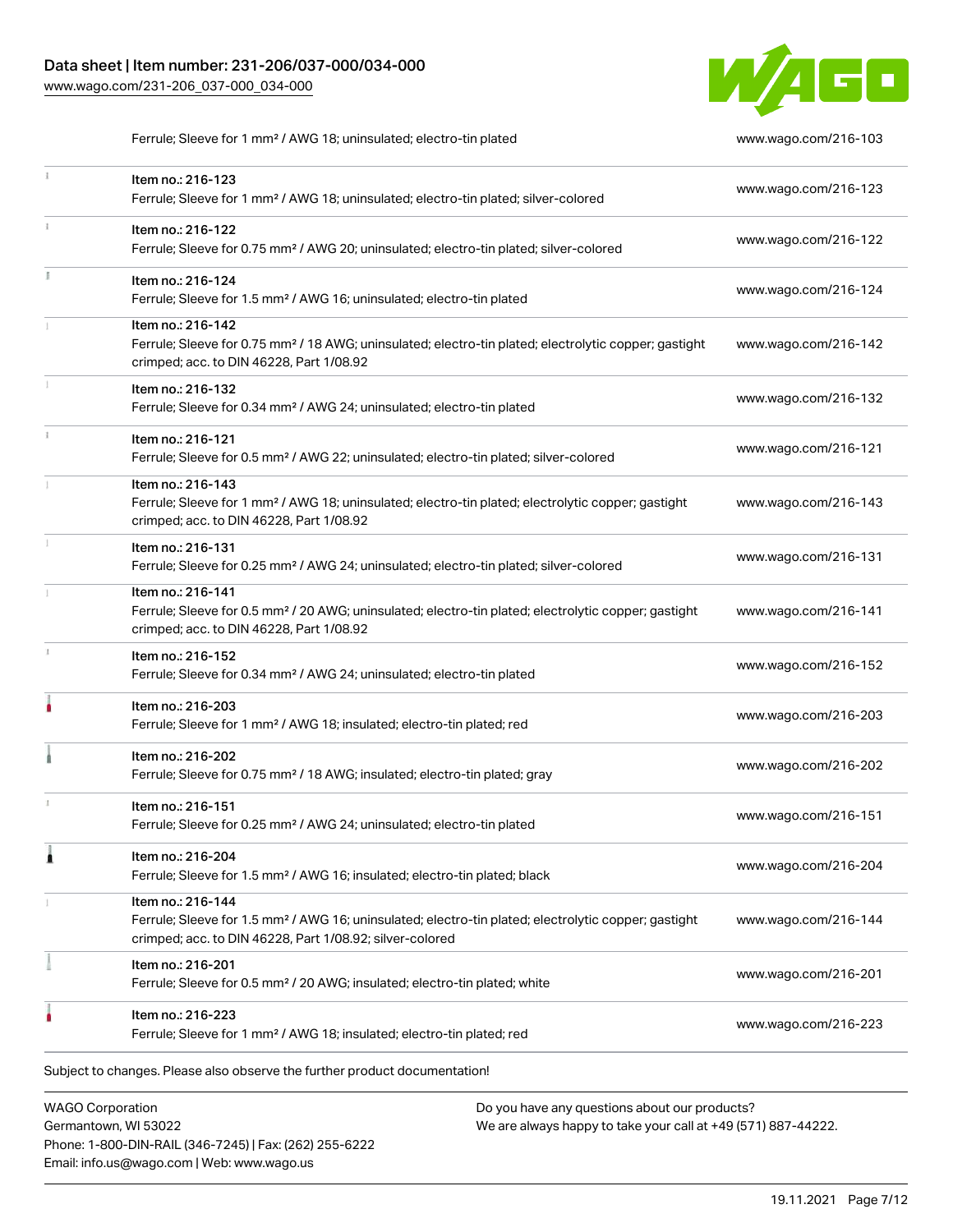[www.wago.com/231-206\\_037-000\\_034-000](http://www.wago.com/231-206_037-000_034-000)



|                | Item no.: 216-241<br>Ferrule; Sleeve for 0.5 mm <sup>2</sup> / 20 AWG; insulated; electro-tin plated; electrolytic copper; gastight<br>crimped; acc. to DIN 46228, Part 4/09.90; white                  | www.wago.com/216-241 |
|----------------|---------------------------------------------------------------------------------------------------------------------------------------------------------------------------------------------------------|----------------------|
|                | Item no.: 216-242<br>Ferrule; Sleeve for 0.75 mm <sup>2</sup> / 18 AWG; insulated; electro-tin plated; electrolytic copper; gastight<br>crimped; acc. to DIN 46228, Part 4/09.90; gray                  | www.wago.com/216-242 |
|                | Item no.: 216-222<br>Ferrule; Sleeve for 0.75 mm <sup>2</sup> / 18 AWG; insulated; electro-tin plated; gray                                                                                             | www.wago.com/216-222 |
|                | Item no.: 216-221<br>Ferrule; Sleeve for 0.5 mm <sup>2</sup> / 20 AWG; insulated; electro-tin plated; white                                                                                             | www.wago.com/216-221 |
| Â              | Item no.: 216-224<br>Ferrule; Sleeve for 1.5 mm <sup>2</sup> / AWG 16; insulated; electro-tin plated; black                                                                                             | www.wago.com/216-224 |
|                | Item no.: 216-243<br>Ferrule; Sleeve for 1 mm <sup>2</sup> / AWG 18; insulated; electro-tin plated; electrolytic copper; gastight crimped; www.wago.com/216-243<br>acc. to DIN 46228, Part 4/09.90; red |                      |
| 1              | Item no.: 216-244<br>Ferrule; Sleeve for 1.5 mm <sup>2</sup> / AWG 16; insulated; electro-tin plated; electrolytic copper; gastight<br>crimped; acc. to DIN 46228, Part 4/09.90; black                  | www.wago.com/216-244 |
| ۸              | Item no.: 216-263<br>Ferrule; Sleeve for 1 mm <sup>2</sup> / AWG 18; insulated; electro-tin plated; electrolytic copper; gastight crimped; www.wago.com/216-263<br>acc. to DIN 46228, Part 4/09.90; red |                      |
| 1              | Item no.: 216-264<br>Ferrule; Sleeve for 1.5 mm <sup>2</sup> / AWG 16; insulated; electro-tin plated; electrolytic copper; gastight<br>crimped; acc. to DIN 46228, Part 4/09.90; black                  | www.wago.com/216-264 |
| 1              | Item no.: 216-284<br>Ferrule; Sleeve for 1.5 mm <sup>2</sup> / AWG 16; insulated; electro-tin plated; electrolytic copper; gastight<br>crimped; acc. to DIN 46228, Part 4/09.90; black                  | www.wago.com/216-284 |
|                | Item no.: 216-262<br>Ferrule; Sleeve for 0.75 mm <sup>2</sup> / 18 AWG; insulated; electro-tin plated; electrolytic copper; gastight<br>crimped; acc. to DIN 46228, Part 4/09.90; gray                  | www.wago.com/216-262 |
|                | Item no.: 216-301<br>Ferrule; Sleeve for 0.25 mm <sup>2</sup> / AWG 24; insulated; electro-tin plated; yellow                                                                                           | www.wago.com/216-301 |
|                | Item no.: 216-321<br>Ferrule; Sleeve for 0.25 mm <sup>2</sup> / AWG 24; insulated; electro-tin plated; yellow                                                                                           | www.wago.com/216-321 |
|                | Item no.: 216-322<br>Ferrule; Sleeve for 0.34 mm <sup>2</sup> / 22 AWG; insulated; electro-tin plated; green                                                                                            | www.wago.com/216-322 |
| ۸              | Item no.: 216-302<br>Ferrule; Sleeve for 0.34 mm <sup>2</sup> / 22 AWG; insulated; electro-tin plated; green                                                                                            | www.wago.com/216-302 |
| <b>Tools</b>   |                                                                                                                                                                                                         |                      |
| Operating tool |                                                                                                                                                                                                         |                      |
|                | Item no.: 210-657<br>Operating tool; Blade: 3.5 x 0.5 mm; with a partially insulated shaft; short; multicoloured                                                                                        | www.wago.com/210-657 |

WAGO Corporation Germantown, WI 53022 Phone: 1-800-DIN-RAIL (346-7245) | Fax: (262) 255-6222 Email: info.us@wago.com | Web: www.wago.us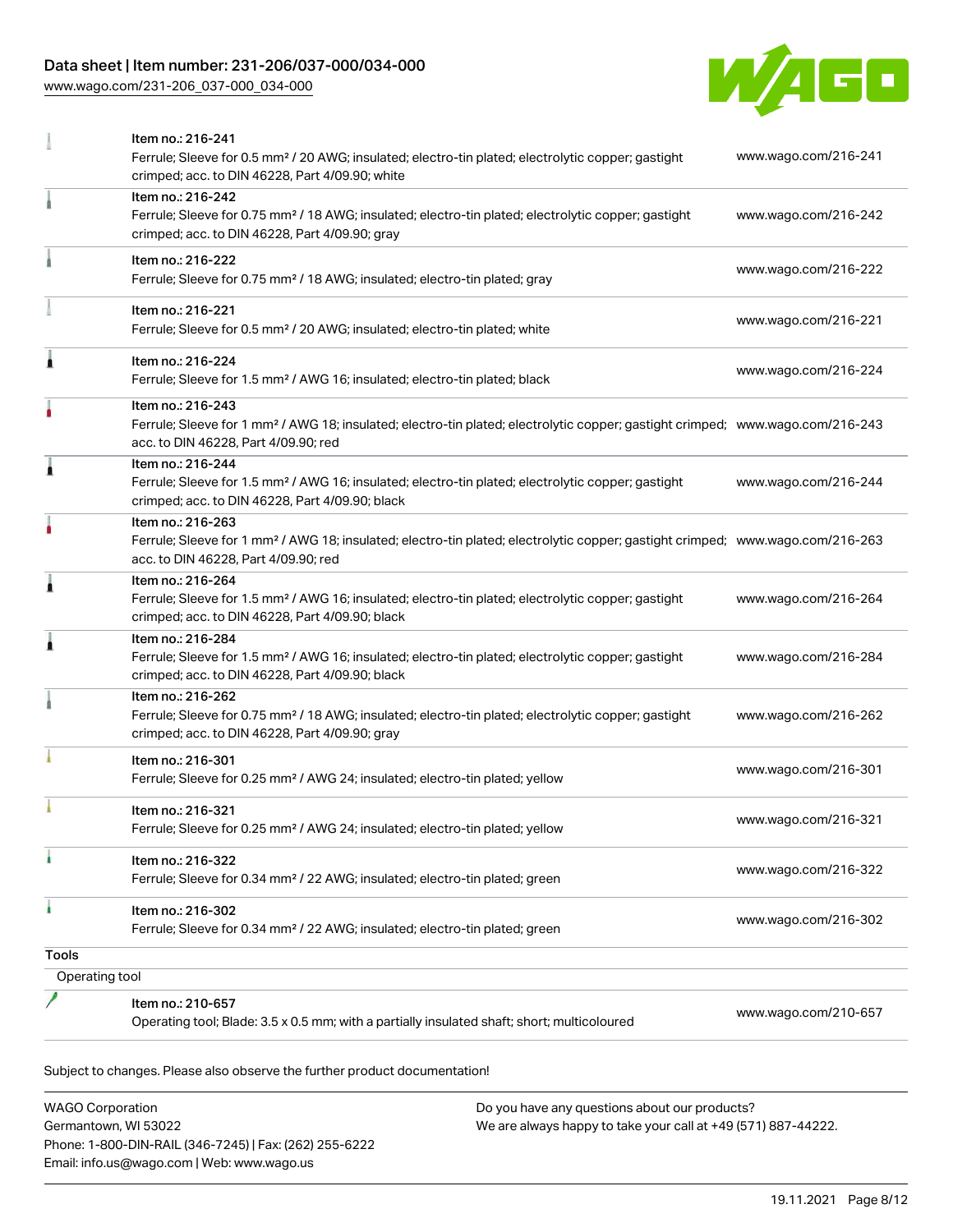[www.wago.com/231-206\\_037-000\\_034-000](http://www.wago.com/231-206_037-000_034-000)



|                                          | Item no.: 210-720<br>Operating tool; Blade: 3.5 x 0.5 mm; with a partially insulated shaft; multicoloured |            |               | www.wago.com/210-720 |  |
|------------------------------------------|-----------------------------------------------------------------------------------------------------------|------------|---------------|----------------------|--|
|                                          | Item no.: 231-131<br>Operating tool; made of insulating material; 1-way; loose; white                     |            |               | www.wago.com/231-131 |  |
|                                          | Item no.: 231-291<br>Operating tool; made of insulating material; 1-way; loose; red                       |            |               | www.wago.com/231-291 |  |
| Insulations stops                        |                                                                                                           |            |               |                      |  |
| Insulation stop                          |                                                                                                           |            |               |                      |  |
|                                          | Item no.: 231-673<br>Insulation stop; 0.08-0.2 mm <sup>2</sup> / 0.2 mm <sup>2</sup> "s"; white           |            |               | www.wago.com/231-673 |  |
|                                          | Item no.: 231-674<br>Insulation stop; 0.25 - 0.5 mm <sup>2</sup> ; light gray                             |            |               | www.wago.com/231-674 |  |
|                                          | Item no.: 231-675<br>Insulation stop; 0.75 - 1 mm <sup>2</sup> ; dark gray                                |            |               | www.wago.com/231-675 |  |
| <b>Downloads</b><br><b>Documentation</b> |                                                                                                           |            |               |                      |  |
| <b>Additional Information</b>            |                                                                                                           |            |               |                      |  |
| Technical explanations                   |                                                                                                           | 2019 Apr 3 | pdf<br>2.0 MB | Download             |  |

Installation Notes

Subject to changes. Please also observe the further product documentation!

WAGO Corporation Germantown, WI 53022 Phone: 1-800-DIN-RAIL (346-7245) | Fax: (262) 255-6222 Email: info.us@wago.com | Web: www.wago.us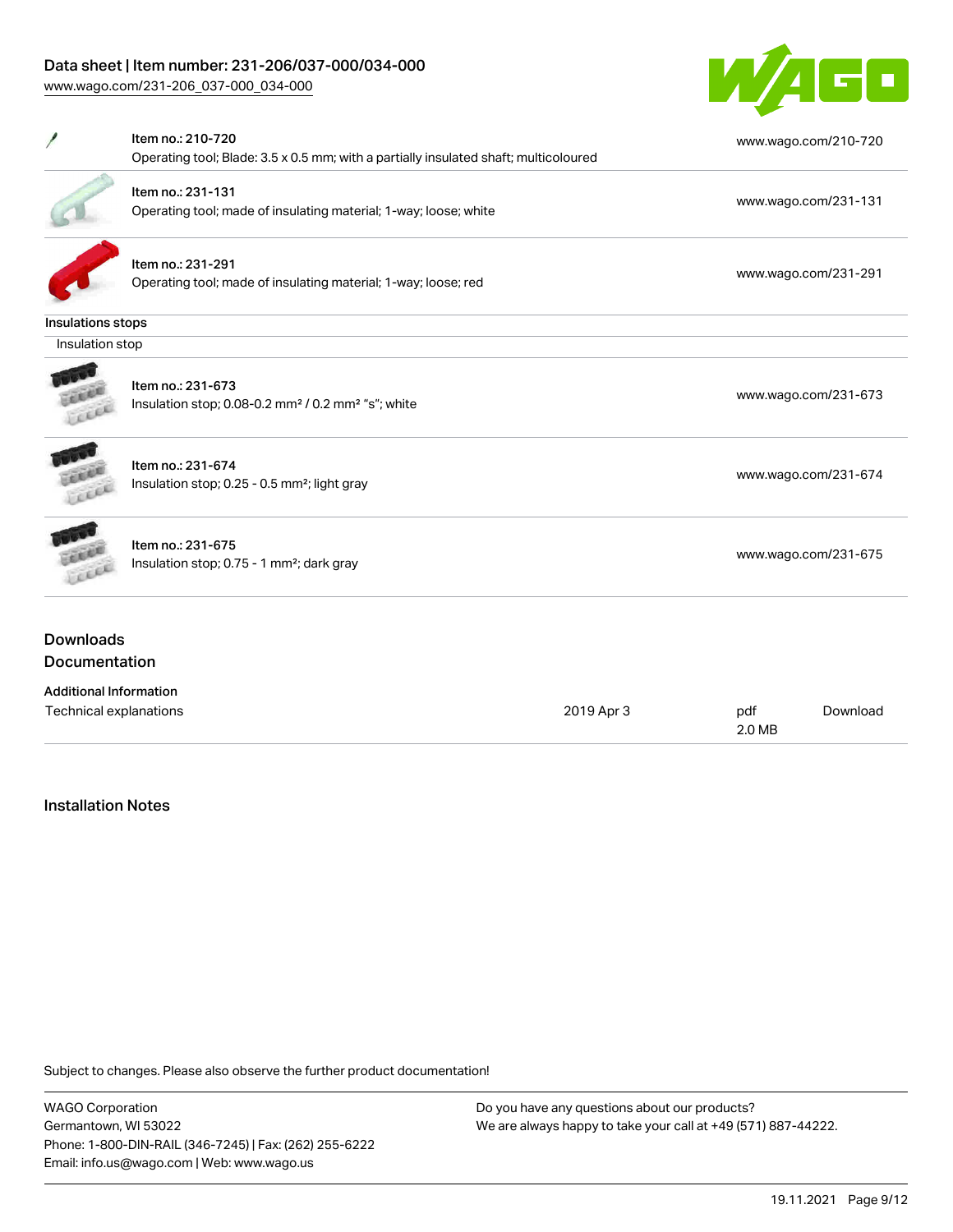



Inserting a conductor via 3.5 mm screwdriver – CAGE CLAMP® actuation parallel to conductor entry.



Inserting a conductor via 3.5 mm screwdriver – CAGE CLAMP® actuation perpendicular to conductor entry.



Inserting a conductor into CAGE CLAMP® unit via operating lever (231-291).



Inserting a conductor via operating tool.



Coding a female connector by removing coding finger(s).

Subject to changes. Please also observe the further product documentation!

WAGO Corporation Germantown, WI 53022 Phone: 1-800-DIN-RAIL (346-7245) | Fax: (262) 255-6222 Email: info.us@wago.com | Web: www.wago.us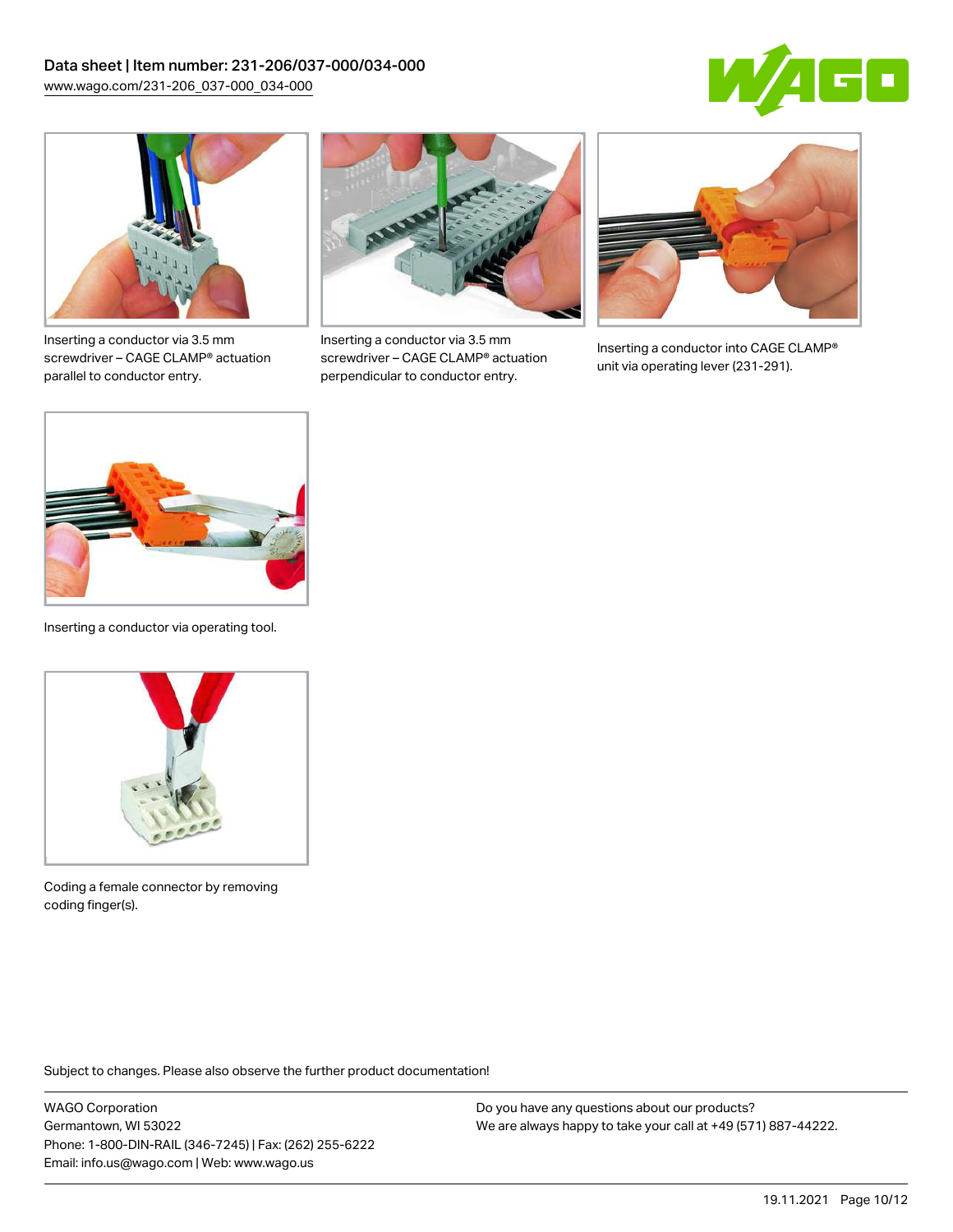



Testing – female connector with CAGE CLAMP®

Integrated test ports for testing perpendicular to conductor entry via 2 or 2.3 mm Ø test plug

Installation



Male connector with strain relief plate



Strain relief housing shown with a male connector equipped with CAGE CLAMP®



Labeling via direct marking or self-adhesive strips.

Subject to changes. Please also observe the further product documentation! Product family

WAGO Corporation Germantown, WI 53022 Phone: 1-800-DIN-RAIL (346-7245) | Fax: (262) 255-6222 Email: info.us@wago.com | Web: www.wago.us